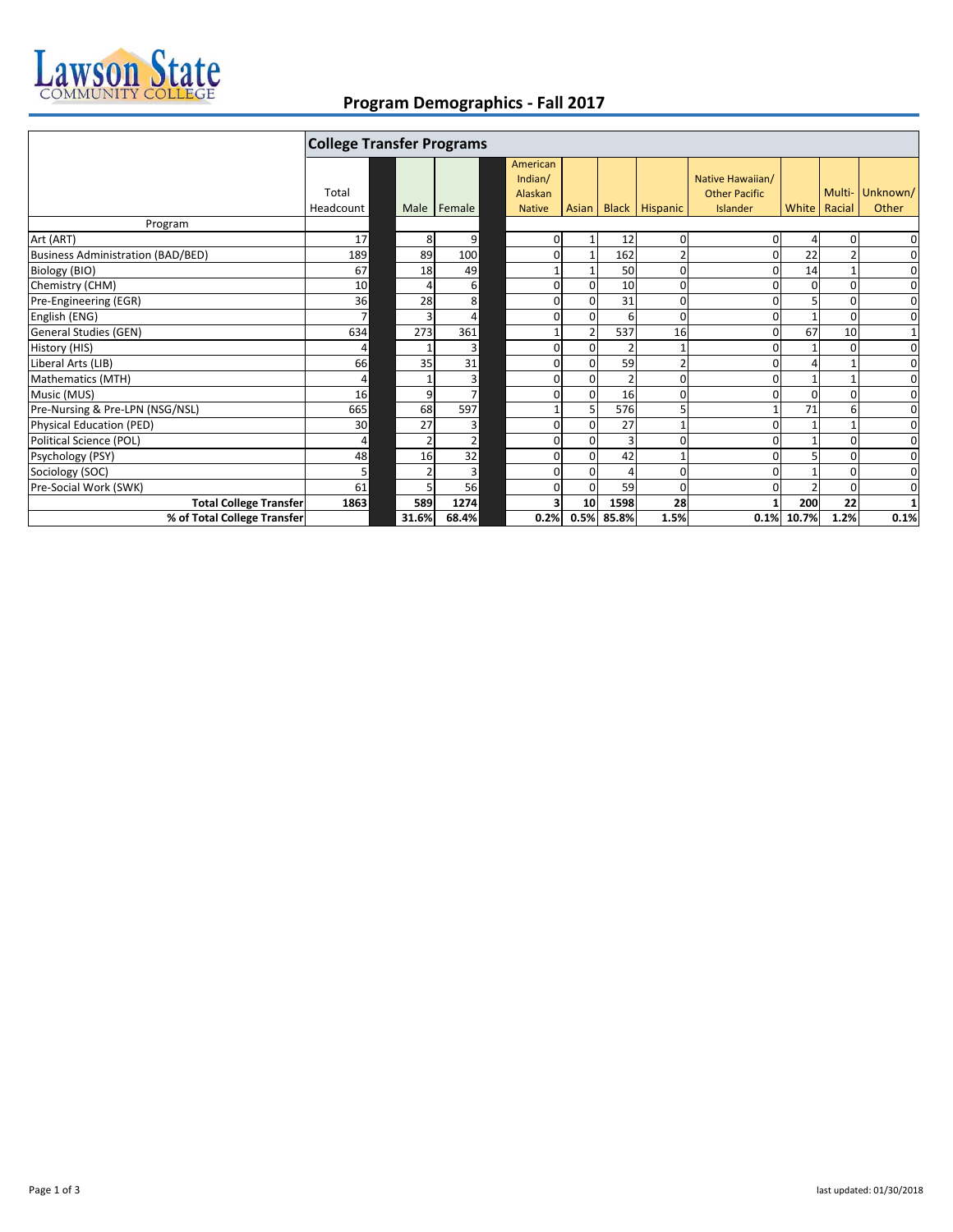

## **Program Demographics ‐ Fall 2017**

|                                                  | <b>Career Technical Programs</b> |       |                |                 |                                                 |                |                |                 |                                                             |                 |                  |                   |
|--------------------------------------------------|----------------------------------|-------|----------------|-----------------|-------------------------------------------------|----------------|----------------|-----------------|-------------------------------------------------------------|-----------------|------------------|-------------------|
|                                                  | Total<br>Headcount               | Male  |                | Female          | American<br>Indian/<br>Alaskan<br><b>Native</b> | Asian          | <b>Black</b>   | <b>Hispanic</b> | Native Hawaiian/<br><b>Other Pacific</b><br><b>Islander</b> | White           | Multi-<br>Racial | Unknown/<br>Other |
| Autobody Repair (ABR)                            | 33                               |       | 32             | 1               | $\mathbf{1}$                                    | $\mathbf 0$    | 31             | $\mathbf 0$     | $\mathbf 0$                                                 |                 | $\mathbf 0$      | 0                 |
| Air Conditioning/Refrigeration (ACR)             | 96                               |       | 96             | $\mathbf 0$     | $\pmb{0}$                                       | $\overline{2}$ | 68             | $\pmb{0}$       | $\mathbf 0$                                                 | 25              | $\mathbf 0$      | $\mathbf{1}$      |
| Accounting (ACT)                                 | 27                               |       | 14             | 13              | $\mathbf 0$                                     | $\mathbf 0$    | 24             | $\mathbf{1}$    | $\Omega$                                                    |                 | $\mathbf{1}$     | $\mathbf 0$       |
| <b>AOT Programs (AOT)</b>                        | 48                               |       | 38             | 10              | 0                                               | $\overline{2}$ | 35             | $\mathbf{1}$    | $\mathbf 0$                                                 | 10              | $\mathbf 0$      | $\mathbf 0$       |
| Automotive Technology - GM ASEP (ASE)            | 20                               |       | 20             | $\mathbf 0$     | $\mathbf 0$                                     | $\mathbf 0$    | $\overline{4}$ | $\overline{3}$  | $\mathbf 0$                                                 | 13              | $\pmb{0}$        | $\mathbf 0$       |
| Automotive Technology - Ford Asset (ASF)         | 16                               |       | 16             | $\mathbf 0$     | $\mathbf 0$                                     | $\mathbf 0$    | $\overline{2}$ | $\overline{2}$  | $\mathbf 0$                                                 | $\overline{12}$ | $\mathbf 0$      | $\mathbf 0$       |
| Automotive Technology - Toyota T-Ten (AST)       | 16                               |       | 16             | $\pmb{0}$       | 0                                               | $\overline{2}$ | $\mathbf{1}$   | 3               | $\mathbf 0$                                                 | 10              | $\mathbf 0$      | 0                 |
| Automotive Mechanics (AUM)                       | 38                               |       | 35             | 3               | $\mathbf 0$                                     | $\mathbf 0$    | 23             | $\overline{2}$  | $\mathbf 0$                                                 | 13              | $\mathbf 0$      | $\mathbf 0$       |
| Automated Manufacturing (AUT)                    | 28                               |       | 27             | $\mathbf 1$     | $\mathbf 0$                                     | $\mathbf{1}$   | 17             | $\mathbf{1}$    | $\mathbf 0$                                                 | 9               | $\mathbf 0$      | $\mathbf 0$       |
| Barbering (BAR)                                  | 25                               |       | 20             | 5               | 0                                               | $\mathbf 0$    | 24             | $\mathbf{1}$    | $\mathbf 0$                                                 | $\mathbf 0$     | $\mathbf 0$      | 0                 |
| Banking and Finance (BFN)                        | $\mathbf{1}$                     |       | $\Omega$       | $\mathbf 1$     | $\mathbf 0$                                     | $\mathbf 0$    | $\mathbf{1}$   | $\mathbf 0$     | $\mathbf 0$                                                 | $\mathbf{0}$    | $\mathbf 0$      | $\mathbf 0$       |
| <b>Building Construction (BUC)</b>               | 24                               |       | 21             | 3               | 0                                               | $\mathbf{0}$   | 18             | $\overline{2}$  | $\mathbf 0$                                                 | $\overline{3}$  | $\mathbf{1}$     | $\mathbf 0$       |
| <b>Business Admin and Management (BUS)</b>       | 59                               |       | 20             | 39              | $\mathbf 0$                                     | $\mathbf{1}$   | 50             | $\mathbf 0$     | $\mathbf{1}$                                                | 5               | $\mathbf{1}$     | $\mathbf{1}$      |
| Commercial Art (CAT)                             | 35                               |       | 23             | 12              | $\mathbf 0$                                     | $\mathbf 1$    | 29             | $\mathbf{1}$    | $\mathbf 0$                                                 | 3               | $\mathbf 0$      | $\mathbf{1}$      |
| Commercial Food Services/Culinary Arts (CFS/CUA) | 64                               |       | 21             | 43              | 0                                               | 3              | 56             | $\mathbf 0$     | $\mathbf 0$                                                 | $\overline{3}$  | $\mathbf{1}$     | $\mathbf{1}$      |
| Child Development (CHD)                          | 39                               |       | $\Omega$       | 39              | $\mathbf 0$                                     | $\mathbf 0$    | 35             | $\mathbf{1}$    | $\mathbf 0$                                                 | 3               | $\boldsymbol{0}$ | $\mathbf 0$       |
| Computer Science-Bus Ed (CIB/CIM/CIS)            | 99                               |       | 75             | 24              | 3                                               | $\mathbf 1$    | 77             | $\mathbf 0$     | $\mathbf 0$                                                 | 16              | $\overline{2}$   | $\mathbf 0$       |
| Cosmetology (COS)                                | 48                               |       | 1              | 47              | $\mathbf{1}$                                    | $\mathbf 0$    | 44             | $\mathbf{1}$    | $\mathbf 0$                                                 | $\mathbf{1}$    | $\mathbf{1}$     | 0                 |
| Criminal Justice (CRJ)                           | 27                               |       | 9              | 18              | $\mathbf 0$                                     | $\mathbf 0$    | 25             | $\mathbf 0$     | $\mathbf 0$                                                 | $\overline{2}$  | $\mathbf 0$      | $\mathbf 0$       |
| <b>Dental Assisting (DAT)</b>                    | 26                               |       | $\overline{2}$ | $\overline{24}$ | $\mathbf 0$                                     | $\mathbf 0$    | 16             | $\mathbf 0$     | $\mathbf 0$                                                 | $\overline{9}$  | $\mathbf{1}$     | $\mathbf 0$       |
| Drafting (DDT)                                   | 22                               |       | 17             | 5               | $\mathbf 0$                                     | $\mathbf 0$    | 11             | $\mathbf 0$     | $\mathbf 0$                                                 | 10              | $\mathbf 0$      | $\mathbf{1}$      |
| Diesel Mechanics (DEM)                           | 25                               |       | 25             | $\mathbf 0$     | $\mathbf 0$                                     | $\mathbf 0$    | 12             | $\mathbf{1}$    | $\Omega$                                                    | 12              | $\mathbf 0$      | $\mathbf 0$       |
| Electronics (EET)                                | $\overline{2}$                   |       | $\overline{2}$ | $\mathbf 0$     | $\mathbf 0$                                     | $\mathbf 0$    | $\overline{2}$ | $\mathbf 0$     | $\mathbf 0$                                                 | $\mathbf 0$     | $\mathbf 0$      | $\mathbf 0$       |
| <b>Emergency Medical Services (EMS)</b>          | 6                                |       | 6              | $\mathbf 0$     | $\mathbf 0$                                     | $\mathbf 0$    | $\overline{3}$ | $\mathbf 0$     | $\Omega$                                                    | 3               | $\mathbf 0$      | $\mathbf 0$       |
| Industrial Electronics (ILT/ILE)                 | 32                               |       | 31             | $\mathbf{1}$    | $\mathbf{1}$                                    | $\mathbf{1}$   | 19             | $\mathbf 0$     | $\Omega$                                                    | 11              | $\Omega$         | $\mathbf 0$       |
| Industrial Maintenance (INT)                     | $\overline{3}$                   |       |                | $\mathbf 0$     | $\mathbf 0$                                     | $\mathbf 0$    | $\mathbf{1}$   | $\mathbf 0$     | $\Omega$                                                    | $\overline{2}$  | $\Omega$         | $\mathbf 0$       |
| <b>Licensed Practical Nursing (LPN)</b>          | 46                               |       | 6              | 40              | $\mathbf 0$                                     | $\mathbf 0$    | 31             | $\mathbf{1}$    | $\Omega$                                                    | 14              | $\mathbf 0$      | $\mathbf 0$       |
| <b>Medical Secretary (MDS)</b>                   | 39                               |       | $\Omega$       | 39              | $\mathbf 0$                                     | $\mathbf 0$    | 35             | $\Omega$        | $\Omega$                                                    | $\overline{a}$  | $\mathbf{1}$     | $\mathbf{1}$      |
| <b>Nursing Assistant (NAS)</b>                   | 6                                |       | 1              | 5               | 0                                               | $\mathbf 0$    | $\overline{4}$ | $\mathbf 0$     | $\mathbf 0$                                                 | $\overline{a}$  | $\mathbf 0$      | $\mathbf 0$       |
| Nursing (NUR)                                    | 100                              |       | 11             | 89              | $\mathbf{1}$                                    | $\mathbf 0$    | 71             | $\overline{3}$  | $\Omega$                                                    | 24              | $\mathbf{1}$     | $\mathbf 0$       |
| Office Administration (OAD)                      | 20                               |       | $\Omega$       | 20              | $\mathbf 0$                                     | $\mathbf 0$    | 17             | $\mathbf 0$     | $\Omega$                                                    | 3               | $\Omega$         | $\mathbf 0$       |
| Plumbing (PLB)                                   | 11                               |       | 11             | $\mathbf 0$     | $\mathbf 0$                                     | $\mathbf 0$    | 8              | $\mathbf{1}$    | $\mathbf 0$                                                 | $\overline{2}$  | $\mathbf 0$      | $\mathbf 0$       |
| Real Estate (RLS)                                | $\mathbf 1$                      |       | $\Omega$       | $\mathbf 1$     | $\Omega$                                        | $\Omega$       | $\mathbf{1}$   | $\Omega$        | $\Omega$                                                    | $\Omega$        | $\Omega$         | $\Omega$          |
| Robotics (ROB)                                   | 3                                |       |                | $\mathbf 0$     | $\mathbf 0$                                     | $\mathbf 0$    | $\overline{2}$ | $\mathbf 0$     | $\Omega$                                                    | $\mathbf{1}$    | $\mathbf 0$      | $\mathbf 0$       |
| Radio/TV Broadcasting (RTV)                      | 15                               |       | 12             | 3               | $\mathbf 0$                                     | $\mathbf 0$    | 13             | $\mathbf 0$     | $\mathbf 0$                                                 | $\overline{2}$  | $\mathbf 0$      | $\overline{0}$    |
| Social Work Technician (SWT)                     | 5                                |       | $\Omega$       | 5               | $\Omega$                                        | $\Omega$       | 5              | $\Omega$        | $\Omega$                                                    | $\Omega$        | $\Omega$         | $\mathbf 0$       |
| Welding (WDT)                                    | 74                               |       | 70             | $\overline{4}$  | $\mathbf 0$                                     | $\mathbf{0}$   | 45             | $\mathbf 0$     | $\Omega$                                                    | 27              | $\overline{2}$   | $\mathbf 0$       |
| <b>Total Career Technical</b>                    | 1179                             | 684   |                | 495             | $\overline{z}$                                  | 14             | 860            | $\overline{25}$ |                                                             | 254             | 12               | 6                 |
| % of Total Career Technical                      |                                  | 58.0% |                | 42.0%           | 0.6%                                            | 1.2%           | 72.9%          | 2.1%            | 0.1%                                                        | 21.5%           | 1.0%             | 0.5%              |